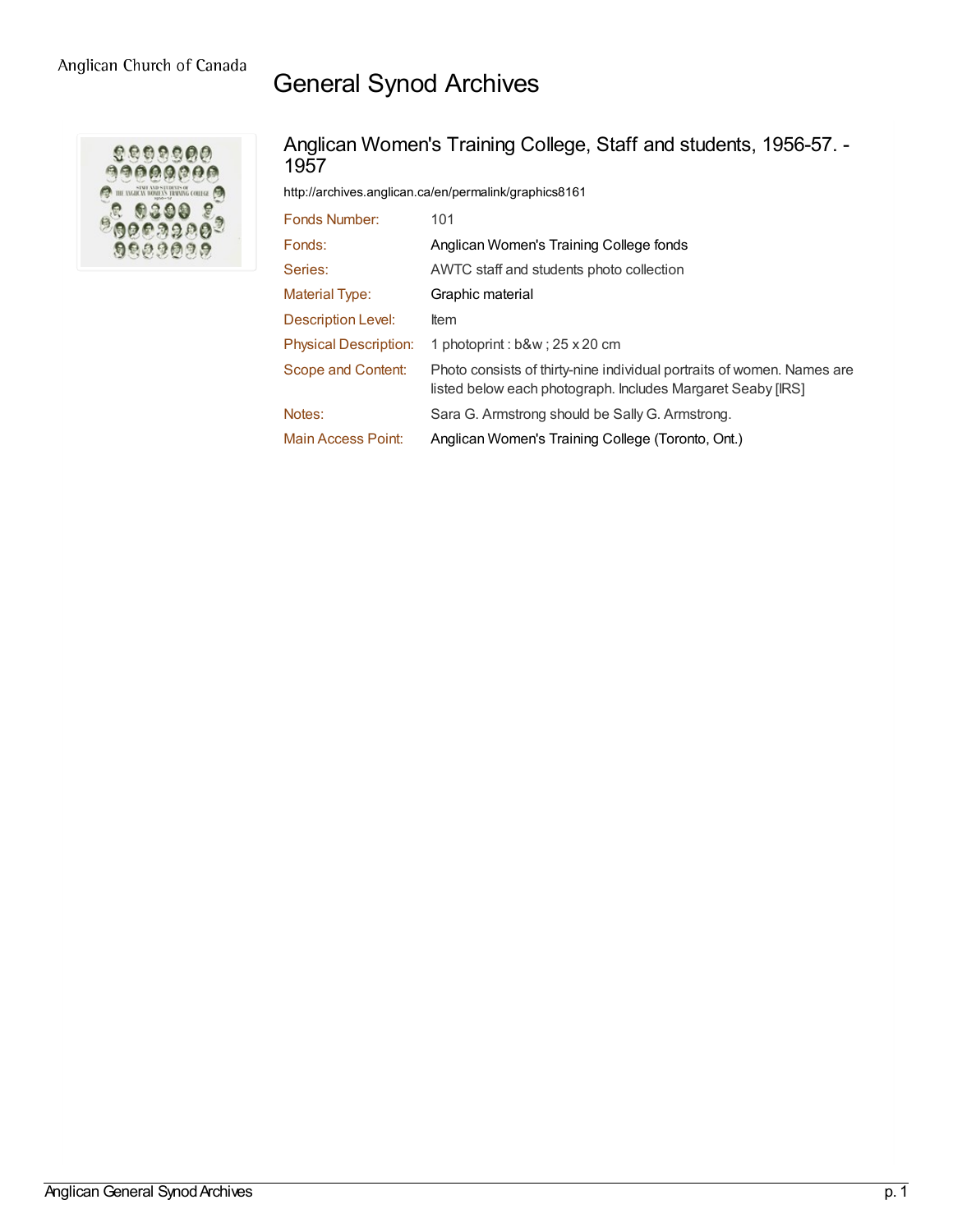| <b>Personal Name:</b>    | Scott, Emily Ruth, 1904-1989            |
|--------------------------|-----------------------------------------|
|                          | Williston, Constance Frances, 1917-2007 |
|                          | Langille, D. Elisabeth                  |
|                          | Davis, Helen B.                         |
|                          | Armstrong, Sara B.                      |
|                          | Hazen, Pearl G.                         |
|                          | Hives, Enid M.                          |
|                          | Robin, Lois M.                          |
|                          | Ironside, Kathleen J.                   |
|                          | Smith, Patricia M.                      |
|                          | Nicholson, K. Valerie                   |
|                          | Jenks, Lois M.                          |
|                          | Marshall, F. Gail                       |
|                          | Naylor, Violet A.                       |
|                          | Hall, Ruth L.                           |
|                          | Fisher, Penelope Anne, 1931-1989        |
|                          | Kurose, Grace Yoshiko                   |
|                          | Wittke, Barbara L.                      |
|                          | Tingley, Elizabeth A.                   |
|                          | Morewood, Margaret F.                   |
|                          | Clift, Edith B.                         |
|                          | Armstong Sally G.                       |
|                          | Lemmon, M. Frances                      |
|                          | Shipstone, Dorothy M.                   |
|                          | George, Chechamma                       |
|                          | Atkinson, Arlie                         |
|                          | Brown, Barbara Ann                      |
|                          | Wade, Thora H.                          |
|                          |                                         |
|                          | Norman, Helen, R.                       |
|                          | Stott, S. Diane                         |
|                          | Enderwick, Marion G.                    |
|                          | Witty, Roberta M.                       |
|                          | Spiers, Delcy A.                        |
|                          | Stephenson, E. Lois                     |
|                          | Vernon, Joy H.                          |
|                          | Allen, Joan P.                          |
|                          | Draper, Rosemary, E.                    |
|                          | Rodway, Ora J.                          |
|                          | Seaby, Margaret                         |
|                          | McNab, June E.                          |
| <b>Accession Number:</b> | P7902                                   |
| <b>Item Number:</b>      | 55                                      |
|                          |                                         |

Images